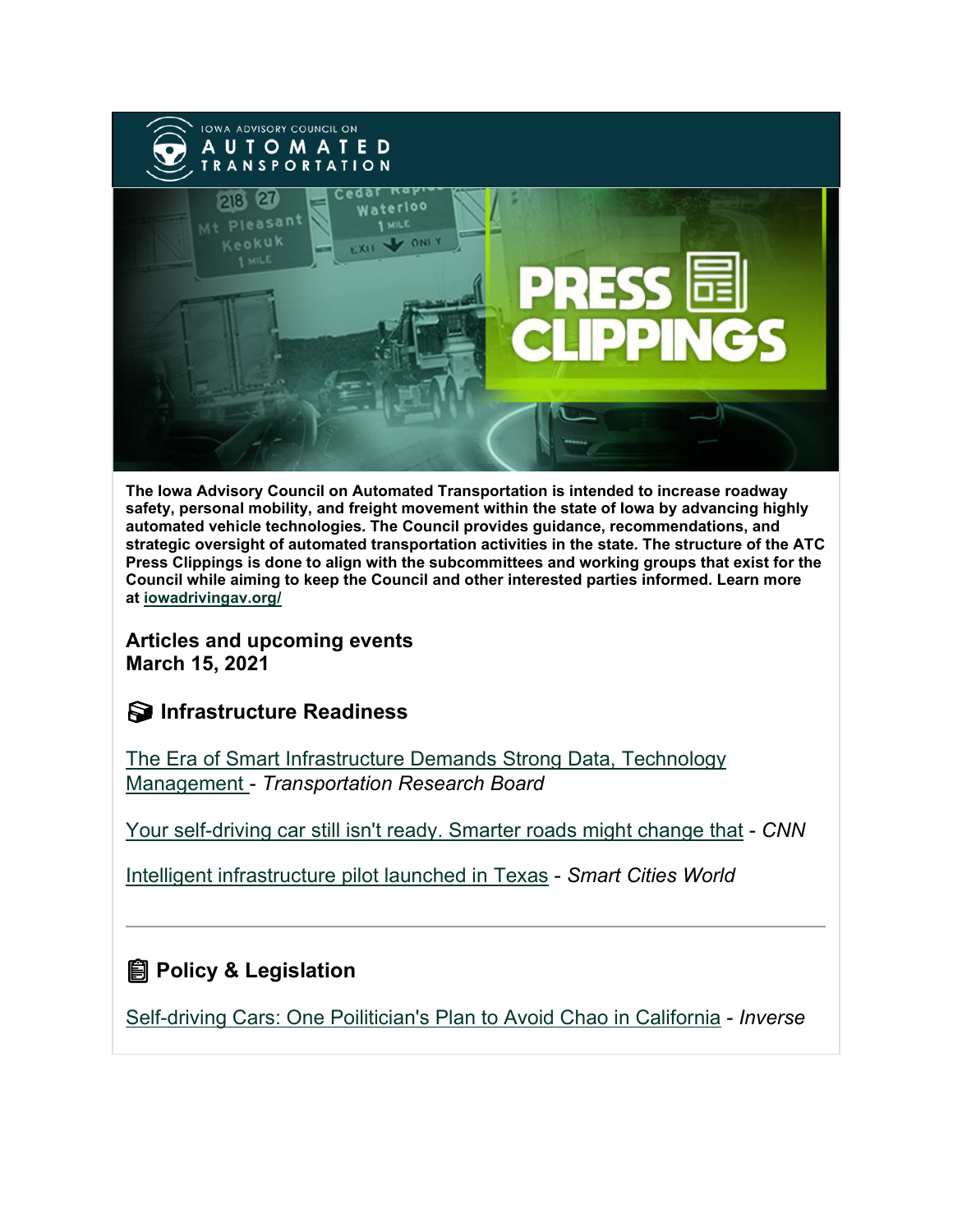[\\$11.45M federal grant will develop transit, mobility tech for underserved](https://www.dailyuw.com/news/article_10fb77e6-7b2d-11eb-8ff7-339dfc7f6ef5.html?utm_medium=email&utm_source=govdelivery)  [groups](https://www.dailyuw.com/news/article_10fb77e6-7b2d-11eb-8ff7-339dfc7f6ef5.html?utm_medium=email&utm_source=govdelivery) - *The Daily*

[Autonomous Delivery Robots Are Now 'Pedestrians' in Pennsylvania](https://www.caranddriver.com/news/a35756202/autonomous-delivery-robots-pedestrians-law/?utm_medium=email&utm_source=govdelivery) *- Car and Driver*

[Senators question Bezos, Amazon about cameras placed in delivery](https://thehill.com/policy/technology/541494-senators-question-bezos-amazon-about-cameras-placed-in-delivery-vans?utm_medium=email&utm_source=govdelivery)  [vans](https://thehill.com/policy/technology/541494-senators-question-bezos-amazon-about-cameras-placed-in-delivery-vans?utm_medium=email&utm_source=govdelivery) - *The Hill*

#### **ED Economic Development**

[Electrify America Invests Over \\$1.6m in STEM Programs and Workforce](https://electriccarsreport.com/2021/03/electrify-america-invests-over-1-6m-in-stem-programs-and-workforce-development-to-drive-brand-neutral-zero-emission-vehicle-education/?utm_campaign=Feed%3A+ElectricCarsReport+%28Electric+Cars+News%2C+Reports+about+Electric+Cars%29&utm_medium=email&utm_source=govdelivery)  [Development to Drive Brand-Neutral Zero Emission Vehicle Education](https://electriccarsreport.com/2021/03/electrify-america-invests-over-1-6m-in-stem-programs-and-workforce-development-to-drive-brand-neutral-zero-emission-vehicle-education/?utm_campaign=Feed%3A+ElectricCarsReport+%28Electric+Cars+News%2C+Reports+about+Electric+Cars%29&utm_medium=email&utm_source=govdelivery) - Electric Cars Report

[The 25-year-old Billionaire Building the Future of Self-driving Cars](https://www.theverge.com/22298001/luminar-austin-russel-ceo-interview-self-driving-cars?utm_medium=email&utm_source=govdelivery) - *The Verge*

[Sequoia-Backed Driverless Truck Startup Seeks SPAC Merger](https://www.bnnbloomberg.ca/sequoia-backed-driverless-truck-startup-seeks-spac-merger-1.1573770?utm_medium=email&utm_source=govdelivery) - *BNN Bloomberg*

#### **Public Safety & Enforcement**

[Tesla says 'full self-driving' beta software will never be fully autonomous,](https://www.businessinsider.com/tesla-full-self-driving-beta-isnt-autonomous-emails-california-dmv-2021-3?utm_medium=email&utm_source=govdelivery)  [emails to regulators show](https://www.businessinsider.com/tesla-full-self-driving-beta-isnt-autonomous-emails-california-dmv-2021-3?utm_medium=email&utm_source=govdelivery) - *Business Insider*

[Waymo simulated real-world crashes to prove its self-driving cars can prevent](https://www.theverge.com/2021/3/8/22315361/waymo-autonomous-vehicle-simulation-car-crash-deaths?utm_medium=email&utm_source=govdelivery)  [deaths](https://www.theverge.com/2021/3/8/22315361/waymo-autonomous-vehicle-simulation-car-crash-deaths?utm_medium=email&utm_source=govdelivery) - The Verge

[Autonomous Lingo in the Repair Space](https://www.adaptautomotive.com/articles/955-autonomous-lingo-in-the-repair-space?utm_medium=email&utm_source=govdelivery) - *Adapt*

[Audi shows off the Q4 E-Tron's new augmented reality display](https://www.theverge.com/2021/3/9/22320190/audi-q4-etron-suv-interior-augmented-reality-ar-photos?utm_medium=email&utm_source=govdelivery) *- The Verge*

**Research, Development, Testing & Evaluation**